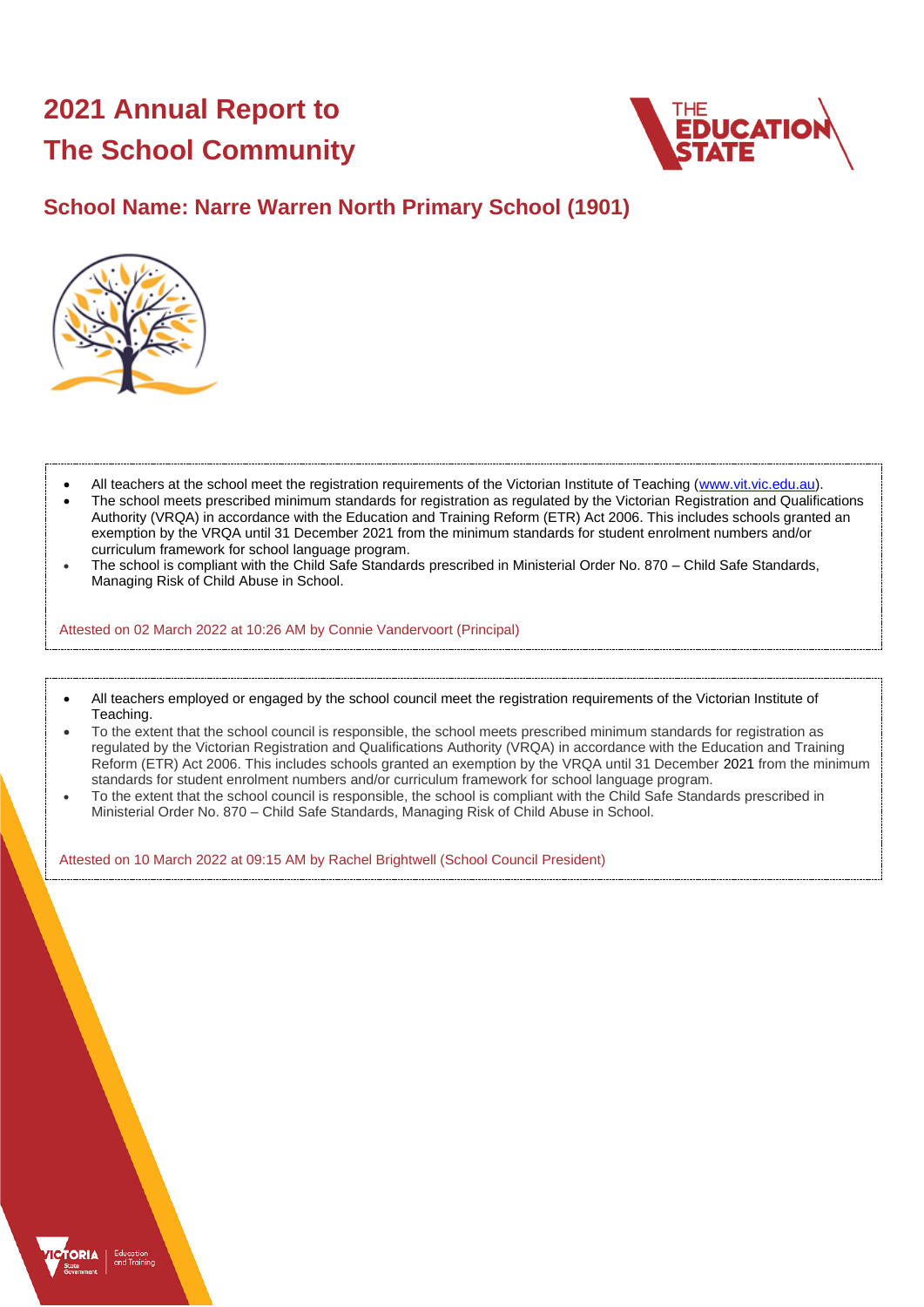

# How to read the Annual Report

## What does the *'About Our School'* commentary section of this report refer to?

The 'About our school' commentary provides a brief background on the school, an outline of the school's performance over the year and future directions.

The 'School Context' describes the school's vision, values and purpose. Details include the school's geographic location, size and structure, social characteristics, enrolment characteristics and special programs.

The 'Framework for Improving Student Outcomes (FISO)' section includes the improvement initiatives the school has selected and the progress they have made towards achieving them through the implementation of their School Strategic Plan and Annual Implementation Plan.

### What does the *'Performance Summary'* section of this report refer to?

The Performance Summary includes the following:

#### **School Profile**

- student enrolment information
- the school's 'Student Family Occupation and Education' category
- a summary of parent responses in the Parent Opinion Survey, shown against the statewide average for Primary schools
- school staff responses in the area of School Climate in the School Staff Survey, shown against the statewide average for Primary schools

#### **Achievement**

- English and Mathematics for Teacher Judgements against the curriculum
- English and Mathematics for National Literacy and Numeracy tests (NAPLAN).

#### **Engagement**

Student attendance at school

#### **Wellbeing**

Student responses to two areas in the Student Attitudes to School Survey:

- Sense of Connectedness
- Management of Bullying

Results are displayed for the latest year and the average of the last four years (where available). As NAPLAN tests were not conducted in 2020, the NAPLAN 4-year average is the average of 2018, 2019 and 2021 data in the 2021 Performance Summary.

## Considering COVID-19 when interpreting the Performance Summary

The Victorian community's experience of COVID-19, including remote and flexible learning, had a significant impact on normal school operations in 2020 and 2021. This impacted the conduct of assessments and surveys. Readers should be aware of this when interpreting the Performance Summary.

For example, in 2020 and 2021 school-based surveys ran under changed circumstances, and NAPLAN was not conducted in 2020. Absence and attendance data during this period may have been influenced by local processes and procedures adopted in response to remote and flexible learning.

Schools should keep this in mind when using this data for planning and evaluation purposes.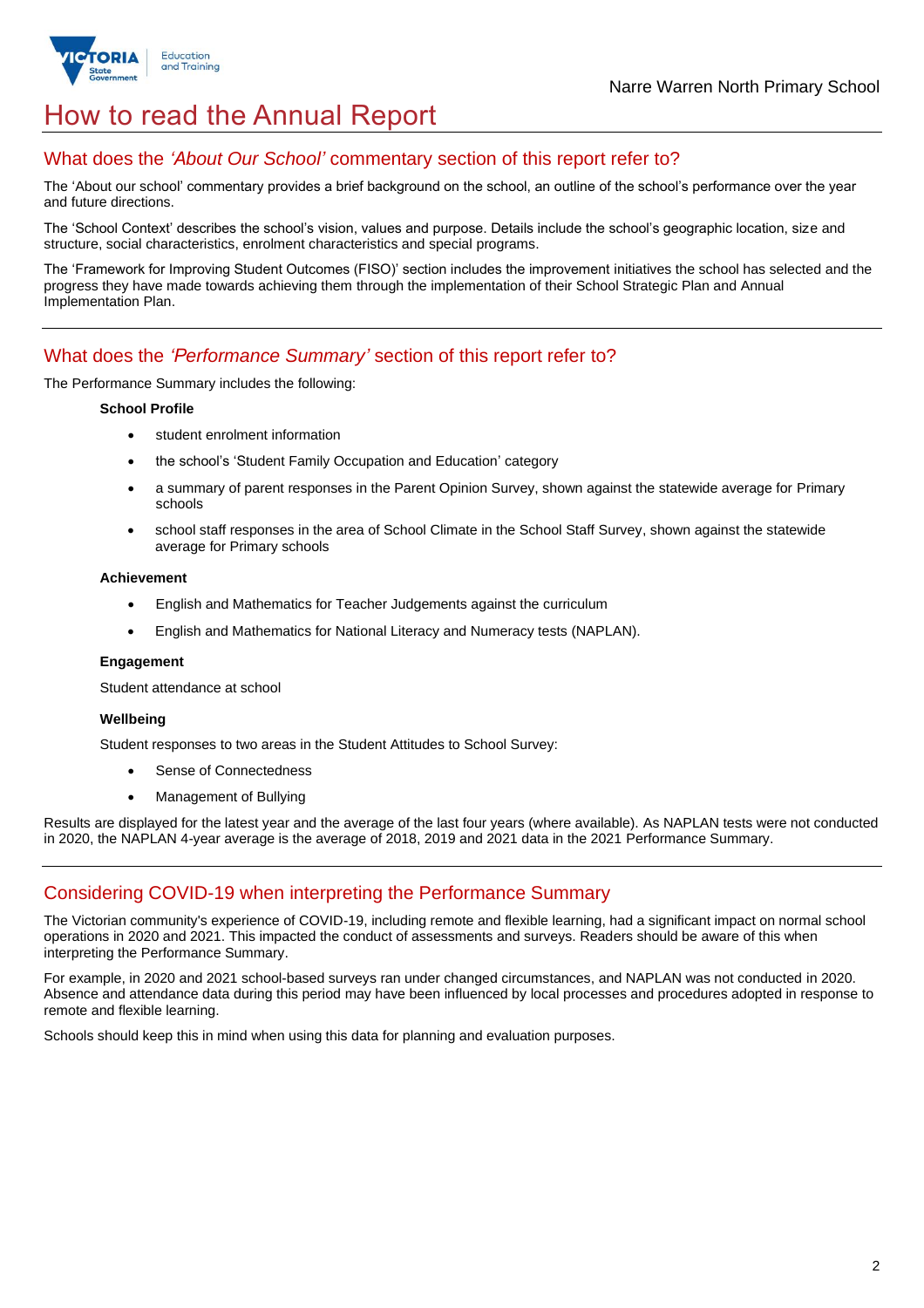

## How to read the Annual Report (continued)

#### What do *'Similar Schools'* refer to?

Similar Schools are a group of Victorian government schools with similar characteristics to the school.

This grouping of schools has been created by comparing each school's socio-economic background of students, the number of non-English speaking students and the school's size and location.

## What does *'NDP'* or '*NDA*' mean?

'NDP' refers to no data being published for privacy reasons or where there are insufficient underlying data. For example, very low numbers of participants or characteristics that may lead to identification will result in an 'NDP' label.

'NDA' refers to no data being available. Some schools have no data for particular measures due to low enrolments. There may be no students enrolled in some year levels, so school comparisons are not possible.

Note that new schools only have the latest year of data and no comparative data from previous years. The Department also recognises unique circumstances in Specialist, Select Entry, English Language, Community Schools and schools that changed school type recently, where school-to-school comparisons are not appropriate.

## What is the *'Victorian Curriculum'*?

The Victorian Curriculum F–10 sets out what every student should learn during his or her first eleven years of schooling. The curriculum is the common set of knowledge and skills required by students for life-long learning, social development and active and informed citizenship.

The Victorian Curriculum is assessed through teacher judgements of student achievement based on classroom learning.

The curriculum has been developed to ensure that school subjects and their achievement standards enable continuous learning for all students, including students with disabilities.

The 'Towards Foundation Level Victorian Curriculum' is integrated directly into the curriculum and is referred to as 'Levels A to D'.

'Levels A to D' may be used for students with disabilities or students who may have additional learning needs. These levels are not associated with any set age or year level that links chronological age to cognitive progress (i.e., there is no age expected standard of achievement for 'Levels A to D').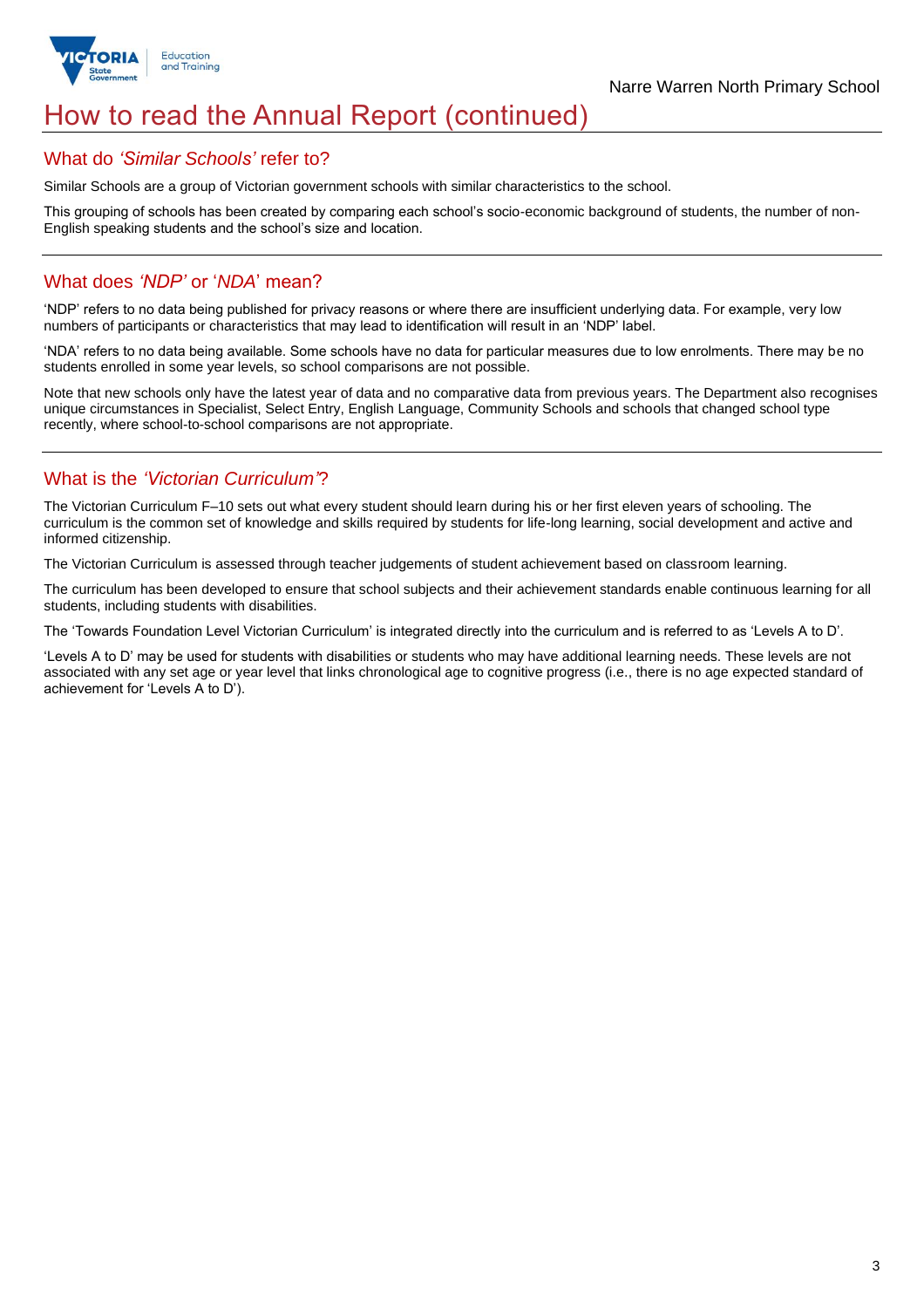

#### **School Council President's Report – 2022 AGM**

2021 was my seventh year as part of the Narre Warren North Primary School Council, my sixth year as President and 2021 was my last year at Narre Warren North Primary School, with my youngest starting Secondary School in 2022. I am so proud to have been a part of the school council over the years and in particular bringing the "Buddy Bench" initiative to our school and hope it is around for years to come.

The impact of covid with lockdowns reduced this year and kids finally returned to school for the majority of the time with our new covid normal, including more lessons outside and many adjustments by all, but the resilience shown by everyone has been astounding.

2021 saw our school undergo the Department's 4 year Review, this being the second review I have been part of in my time as School Council President. This was a 3 day process, all carried out online, which made for interesting days, but really highlights the incredible amount of work that goes into the preparation of learning processes for our children and the commitment of the teaching staff and faculty. The Review is overseen with members of the Department, a couple of Principals from neighbouring primary schools and our school leadership team, together with Kristy and Connie. I would have to say I was absolutely blown away by the standards our school adheres to and the level at which the Department rate our school and the preparation for our Strategic Plan put in place by Connie. I wish I was able to accurately convey everything I was able to see and hear during this Review, but don't think I would ever do it justice for the effort, dedication and care the leadership team, teachers and support staff put into helping our children be the best version of themselves they can possibly be.

For the 6<sup>th</sup> year in a row we proudly had 100% of students complete the Premiers' Reading Challenge and as a school, with periods of remote learning and lockdown, this is an outstanding achievement.

Narre Warren North Primary School has continued the focus on high expectations of staff, students and parents and that is evident in the expressed expectation displayed in classrooms and behaviour matrix that has been set up with consultation with the children.

As School Council President I have the honour of chairing the monthly School Council meetings attended by devoted and focused parents along with the dedicated teachers, all of whom are volunteering their time. Zoom continued to be our norm for these meetings last year, and throughout all the turmoil, all councillors should be commended for their willingness to be on School Council and attend these meetings. I would also like to add a special thank you to Rachel for being our Vice President and Ros for being on Finance in 2021, without this level of support from parents, these committees wouldn't be possible.

We are very lucky at Narre Warren North Primary School to have a very committed and dedicated Principal in Connie. She knows all of our children, their personality traits, good and bad, and really wants them all to succeed and achieve the most growth and development they possibly can. Not everyone would be privy to some things that go on behind the scenes, but I know Connie and she has always gone above and beyond to push our children and teachers to reach their full potential. Whilst not all see the personal side of Connie, the empathy, caring and nurturing way she supported everyone through 2021 has made a massive difference to so many teachers and in turn her looking after the teachers, helped them support our children, which will be ongoing.

As parents we are not always going to agree with decisions made by our school, but knowing the people driving those decisions only every have the best interest of our children and the school at heart means they will always have my unwavering support.

Lastly a big thank you to my fellow Councillors, Teachers, Staff, Parents and of course the students of Narre Warren North Primary School for their support and focus throughout 2021. I would like to specifically thank our Principal Connie vanderVoort for her tireless contribution to the school and the community and for her personal support throughout the year. I would also like to thank our two major School Council Sub-committees being the Parents' and Friends' Club led by Sarah Dillon and the Finance Committee, led capably by Ros Slater, for their ongoing dedication and support to the school.

I wish the entire school community all the very best for 2022 and beyond and I know Narre Warren North Primary School will continue to thrive with an amazing School Council working tirelessly in the background to achieve greatness, with the help, support and guidance of Connie.

Cathy Maher School Council President Narre Warren North Primary School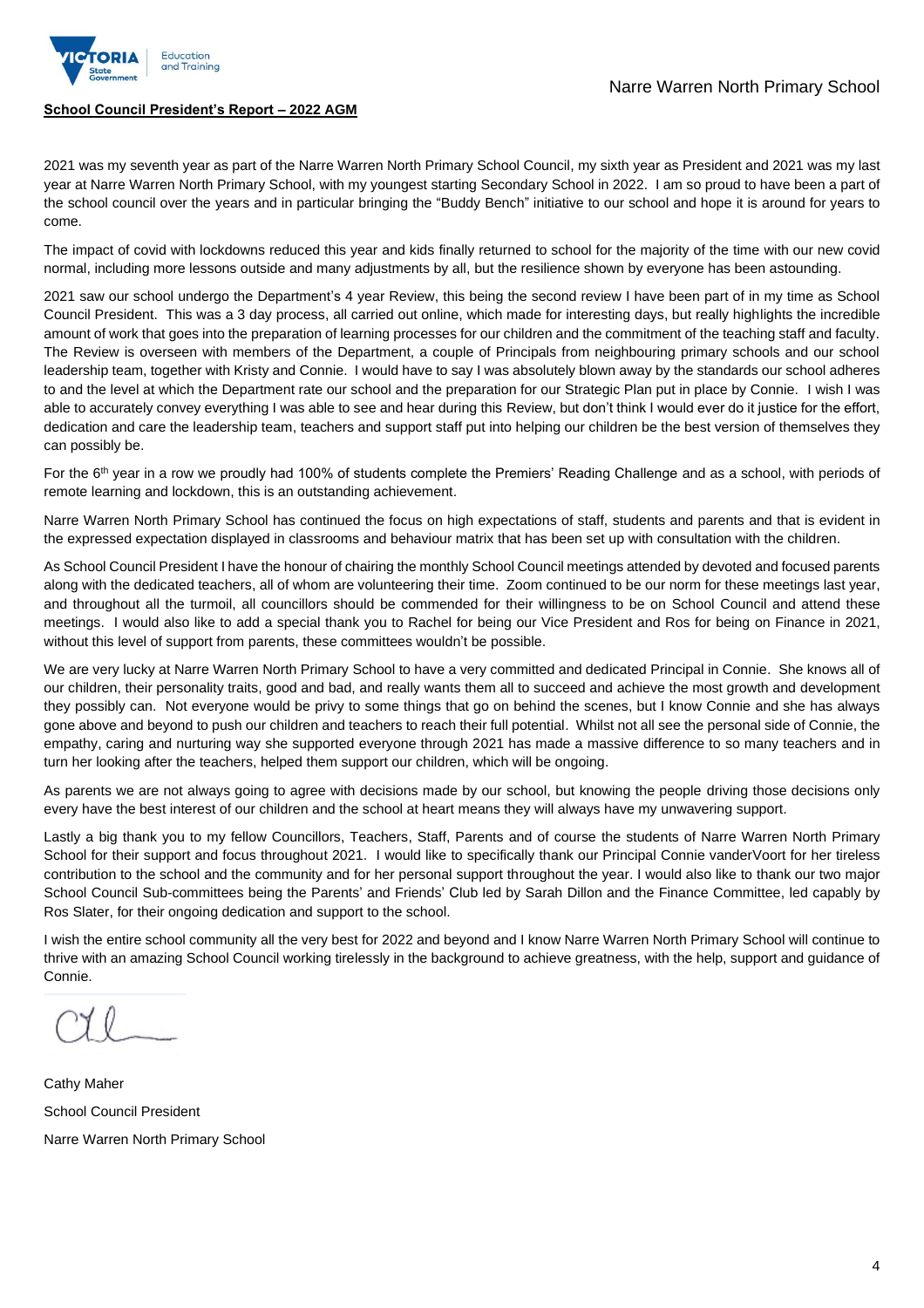

## **About Our School**

## School context

2021 has been another eventful year at Narre Warren North Primary School. Despite the continuing challenges presented by COVID, the school continued to provide excellent educational opportunities for all students, with many key events modified to be delivered in a COVID safe manner.

In 2021 staff and students in the Junior School moved into the new buildings. A room dedicated to Science was also erected onto our school grounds.

Narre Warren North Primary School is in the City of Casey. In 2021 our school had an enrolment of 392 students. We are capped at 400 students and are zoned. There were 17 grades in operation. 6% of students had English as an additional language and 1% were Aboriginal.

At our school we work as a supportive learning community where all students are motivated and challenged to take responsibility for their own learning. The school motto is 'We Can', the aim being for all children to reach their full potential. Our school community values Honesty, Persistence, Resilience, Respect and Responsibility. Our school's vision is to prepare young people to become active, engaged and responsible citizens of the local and global community. It aims to prepare students to live in a dynamic 21st century in which creativity, cooperative work, connectedness to the world and adaptability are key features.

Literacy and Numeracy continued to be an important focus at all levels of our school. The development of knowledge and skills through an Inquiry Learning approach was also highly valued. A comprehensive eLearning program supported classroom programs. In 2021 students in Grades 1 to 6 had 1-1 access to chromebooks which was very beneficial in supporting remote learning. Students in Grades Prep had access to iPads and Chromebooks.

Specialist programs in 2021 were provided in Visual Arts, Physical Education, Science and Languages Other Than English (Auslan) face to face and during remote learning. Performing Arts was taught in classrooms (onsite and online when possible). Our school has a Program for Students with Disabilities, catering for a range of students with special needs. A Literacy Support/Intervention Program (Mini Lit and Macq Lit) supported students who were at risk, a Tutoring program was established as part of the Department's TLI Program and Integration aides supported funded students and those at risk during remote learning.

To support and enhance the curriculum, the school offered a variety of programs and opportunities to develop and showcase individual student interests and talents. Although COVID prevented our school from running our usual additional programs (Family Life, Life Education, Perceptual Motor Program, Student Leadership and Sporting Programs, Camps, Swimming, Interschool Sport, School concert, Talent Quest, Choir, Excursions and Incursions, Parent Education Programs, Buddies, Show Day and Clubs), we were able to make some adaptions to ensure our students had as many additional learning opportunities as possible.

Student Wellbeing is recognised as vital for productive learning. A comprehensive Social Emotional Learning (SEL) program based on the school values was in place (both through onsite learning and remote learning). The continuation of a whole school Behaviour Management Program provided consistent expectations and understanding across the school. A Chaplaincy Program ran two days a week to support our school community and played a key role in helping children cope with the challenges and stresses of life and the Resilience Program was implemented throughout the school . Mindfulness and Ready to Learn also continued to be a focus i in 2021. Student Leadership programs, including School Captains, House Captains and Junior School Council, were highly valued. School Leaders, throughout remote learning, facilitated online assemblies.

A Pathways to Prep Program provided pre-school children with a smooth, enjoyable and secure start into a school based environment (especially after not attending kindergarten for a large amount of time due to COVID). This program ran for 5 weeks in Term 4 (in small groups) and was a huge success.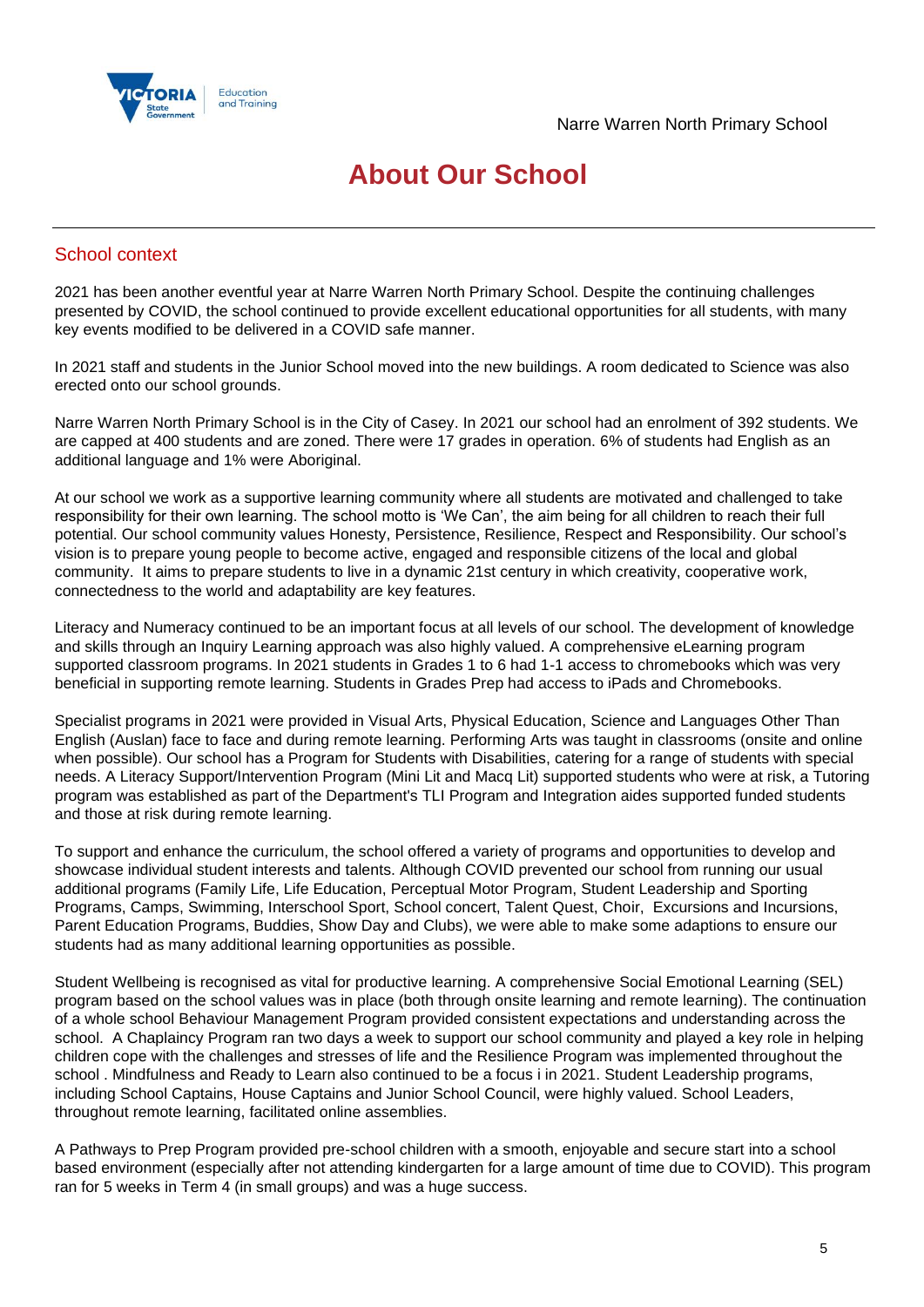

2021 was Narre Warren North Primary's School Review year where we saw the conclusion of 2018 - 2021 School Strategic Plan and the beginning of a new Strategic Plan for 2022 - 2025.

Narre Warren North Primary School had 29.6 equivalent full time staff - 2 Principal Class, 21.6 Teachers and 6 Education Support Staff.

## Framework for Improving Student Outcomes (FISO)

Narre Warren North Primary School had clear goals and targets that supported agreed FISO priorities. In 2021, staff at NWNPS focused on four FISO initiatives.

#### Building Practice Excellence:

In 2021 the school's priority was to embed the LATAR Maths instructional model and to build teacher capacity to effectively teach Maths. We focused on implementing and consolidating the LATAR instructional model and provided teaching staff opportunities in improve their teacher practice. Our Professional Learning Communities (PLC) play a vital role in ensuring consistency of the instructional model. Teaching staff regularly observed other teaching staff to develop each other's professional practice. Our school participated in the Numeracy Community of Practice with the intention of continuing this in 2022. In 2022 our intent is to build on current practices to further improve teaching and learning at Narre Warren North Primary School, particularly in Numeracy.

#### Curriculum Planning and Assessment

The continuation and monitoring of the CAFÉ Reading program was a focus for Narre Warren North Primary School in 2021. The SCRIPTS Writing program was reviewed and adjusted according to school needs. Staff continued to consistently use the CAFÉ Reading Program both whilst on site and through remote learning. With many new staff beginning our school in 2021 they were supported them in their understanding of school programs through our extensive Induction program and PLCs.

#### Health and Wellbeing

2021 was another year that proved we needed to have a strong focus on building social skills, emotional resilience and positive mental health and wellbeing in all of our students. Our school prides itself on our wellbeing programs. Teachers continued to do an excellent job at ensuring this was a focus though remote learning and upon returning to school. Student health and wellbeing is a school priority and continues to be a focus in 2022.

#### Empowering Students and Building School Pride

Building teacher capacity to understand both Student Voice and Agency and developing Student Voice and Agency across the school was a focus for 2021 and will continue to be a focus in 2022.

Due to remote learning in 2020 and 2021 our school will need to focus on consolidation and embedding school processes and procedures already in place including the implementation of the school's instructional models in English and Mathematics; and wellbeing programs that are seen as a priority.

In 2022 our intent is to implement DET's 2022 priority goal but ensure that our own priorities in our new strategic plan are incorporated as part of the actions. As part of the DET wellbeing focus our school will strengthen the partnership between staff, students and parents to create a shared responsibility for student inclusion and wellbeing. In student learning our focus will be to improve student learning outcomes in Literacy and Numeracy with a specific focus on differentiation, responsive teaching, tutoring and intervention programs. To improve student engagement our school will be implementing an Inquiry learning approach to promote student agency in learning including enabling authentic student agency to provide opportunities for student to collaborate and make decisions around their learning.

In 2022 we will be continuing the implementation of the Professional Learning Communities (PLC) Program with a focus on improving teacher practice. We will use the PLC matrix to identify areas that require strengthening. There will be a focus on building teacher capacity to differentiate teaching to ensure challenge and progress for every student.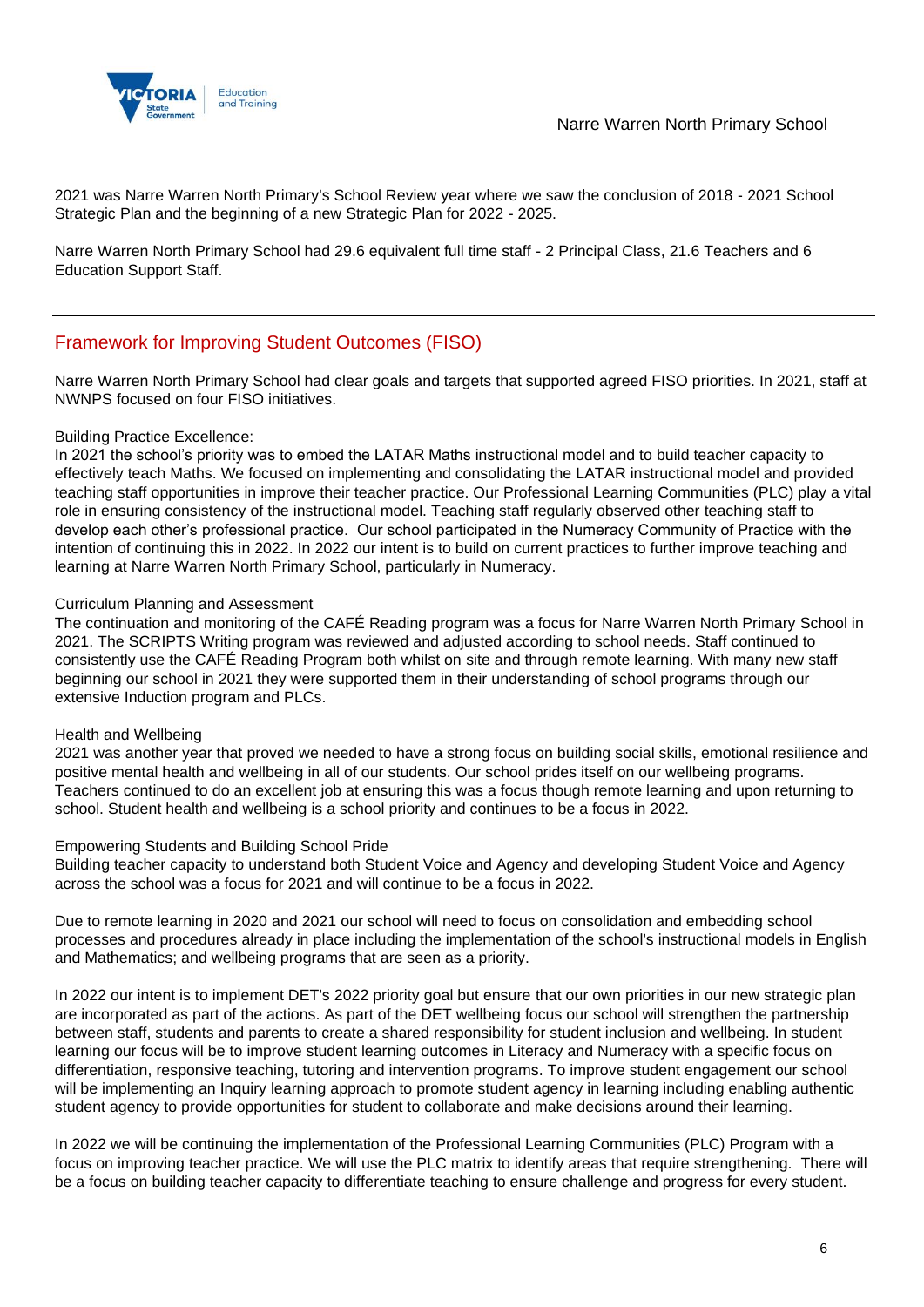

This will include participation in peer observations (live and video) and the provision of explicit feedback on Instructional practices. Teachers' capability to utilise a range of assessment strategies and responsive teaching to teach to students' point of need will also be a focus.

## Achievement

At Narre Warren North Primary School, teachers engage in the rigorous analysis of systemic and school-based assessment data. Student progress and achievement is regularly monitored through the implementation of a range of assessments in accordance with the Whole School Monitoring and our Professional Learning Community (PLC) practices. The analysis of a wide range of data drives classroom practice by enabling teachers to differentiate their teaching to target the specific needs of small-groups and individuals.

Teachers at Narre Warren North Primary School are driven by a personal commitment to ensure every student is to achieve their potential through learning successfully. This is achieved through data informed practices, where the leadership and teaching staff work together to collect and use quality data to identify points of need, set targets for improvement, monitor improvement, and evaluate impact. Student performance data is collected and is analysed at a whole-school, cohort and individual level.

It is pleasing to know that even though it has been a difficult year, Narre Warren North Primary School has continued to produce consistently good results. Data collected by our school demonstrated our students continued to make growth but also allowed us to see where we can improve in 2022 in the area of teaching and learning. Grade 3 Naplan results are both higher than the State and Like Schools in Reading and Numeracy. Gr 5 results in Reading are higher than the State and Like Schools in Reading but are below in Numeracy. Numeracy is a focus for 2022.

The 2021 Annual Implementation Plan focused on maintaining PLC structures to support teacher collaboration and reflection to strengthen teaching practice; embedding consistent approaches to formative assessment for Mathematics, Reading and Writing to inform targeted planning; building teacher capacity to effectively teach Writing; intervention for students identified as making no growth and developing and implementing the LATAR instructional model.

To develop this priority we strengthened and built consistency and quality of teaching practice across the school. The use of consistent student assessment data to inform teaching for differentiation was implemented. Essential Assessment was consistently used to help teachers differentiate learning and promoted teachers to take responsibility for individual and cohort growth in Reading and Number.

Information Communication Technologies (ICT) was integrated across all areas of the curriculum and was regularly used during remote learning by students.

In 2022 the Student Learning focus will be further supported by:

Using PLCs to collaboratively plan learning with a focus on open ended investigations for differentiation and meeting the needs of all students, particularly in Mathematics.

Using the PLC structure, classroom observations and the FISO improvement cycle to focus and strengthen teaching practice.

Implementing Responsive Teaching and Assessment practices.

## Engagement

Students at Narre Warren North Primary School are motivated and engaged in their learning. The Student Attitudes to School Survey results and student forums indicate that students have a positive view of our school in terms of teachers, curriculum and peers and are similar to that of similar schools. Attendance at our school is better than the State and Like Schools.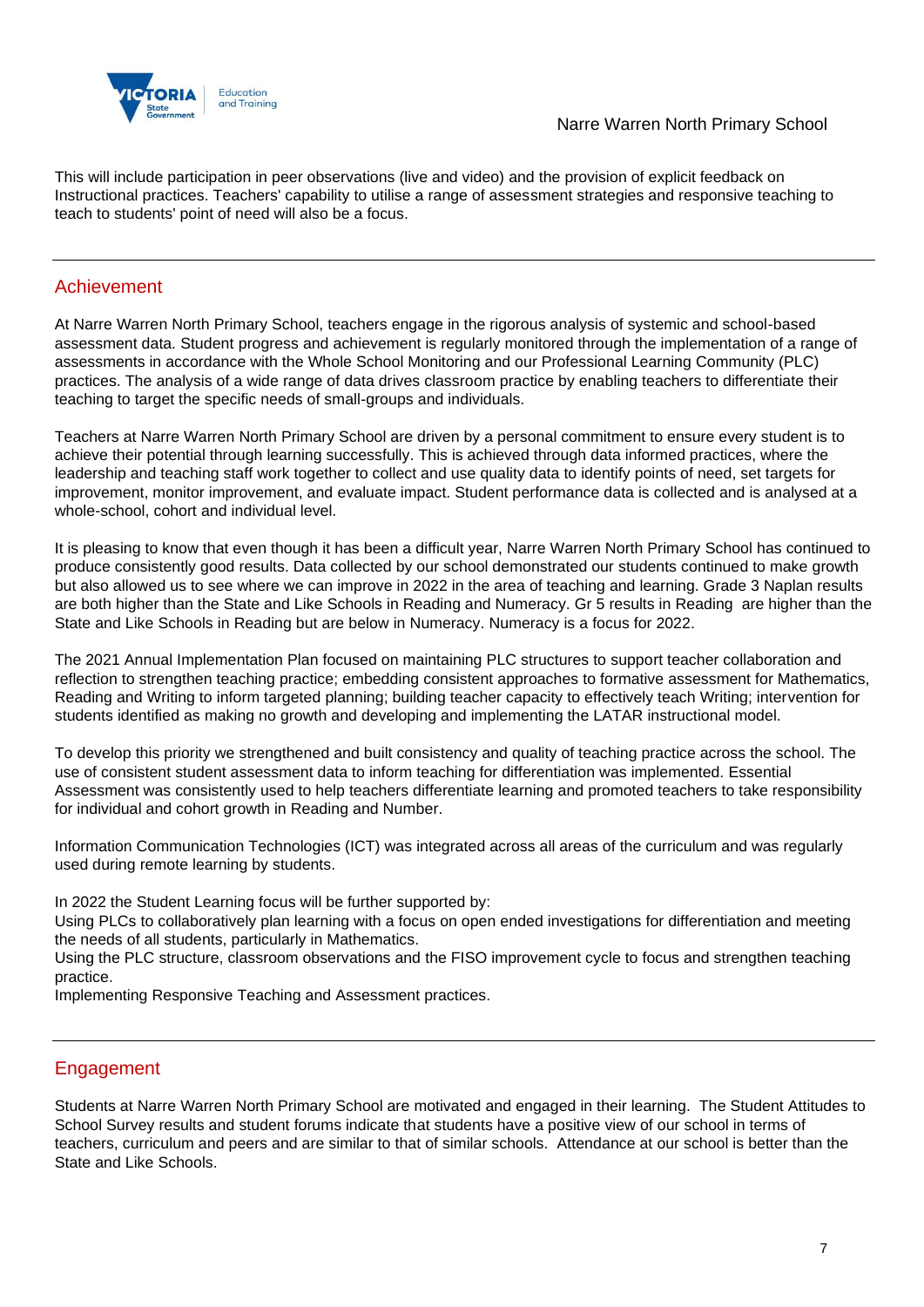

## Narre Warren North Primary School

Narre Warren North Primary School had a very good student attendance record in 2021 both online and at school. The majority of students participated in online teaching and learning activities while working from home during COVID. All absences were followed up by classroom teachers and/or leadership. When onsite parents were contacted for students who had 3 consecutive absences or for students who were often absent or late to school.

Empowering students and building school pride and connectiveness continued to be a major focus area for 2021. Students were given a voice in their learning process through negotiation and collaborative decision making; providing teachers with feedback on their learning; and increasing the use of peer / self-assessment in order to increase students' responsibility for their own learning. The capacity of teachers to communicate clear learning intentions against agreed success criteria and give explicit and timely feedback with students continued across the school.

The use of ICT through collaborative learning gave students scope to be more connected to their learning. It also enabled all of our students to engage in remote learning conditions successfully.

Enrichment/extension programs were continued for students working well above the expected level even when online through small group tasks and strategy groups. Flexible student groupings were implemented in Numeracy both at school and while learning remotely through Google Meet or Zoom. The Tutoring program was implemented for students making no growth or little growth. Sessions were held both onsite and at school.

Student Support Groups were established for all students on the Program for Students with a Disability, Koorie students and students in an out of home care situation. Individual Learning Plans were put in place for all these students as well as students working well above or well below their expected level or to assist in social emotional development. These were regularly developed and reviewed in conjunction with parents.

Participation of students in student leadership roles continued with a focus on student voice and active participation in school activities when onsite. School leaders were given responsibilities during the year. Student leaders ran assemblies remotely and the Junior School Council met online to coordinate social service activities.

In 2022 student engagement will be further supported by:

Developing and implementing a whole school Inquiry learning approach including a scope and sequence to improve engagement in learning.

Continuing to empower students to take responsibility for their own learning through increasing student choice and voice in Inquiry.

Reviewing team planning documents to identify where voice and agency can be included to enhance current teaching Conducting 'walkthroughs' to improve teacher practice in voice and agency and maintain school-wide consistency.

## **Wellbeing**

The school offers several wellbeing programs that provide opportunities for students to stay connected and engaged. We are fortunate to have a school Wellbeing Coordinator to oversee the student wellbeing programs and protocols. This is key in ensuring the best programs and supports are in place at Narre Warren North Primary School.

Positive teacher/student relationships are valued and fostered and are extremely important to us. The whole school focus on student wellbeing is aimed at taking a proactive approach towards student mental health and wellbeing. The school has positive relationships with outside agencies to ensure students have access to required services.

A goal for 2021 was to building social skills, emotional resilience and positive mental health and wellbeing in all of our students. This was particularly important during remote learning and was achieved through the development and implementation of consistent wellbeing approaches, including Ready to Learn online activities every morning via Google Meet or Zoom, mindfulness activities and the implementation of our Social Emotional Learning (SEL) program and The Resilience Project both face to face and online.

Students were empowered to take responsibility for their social interactions. Strategies implemented included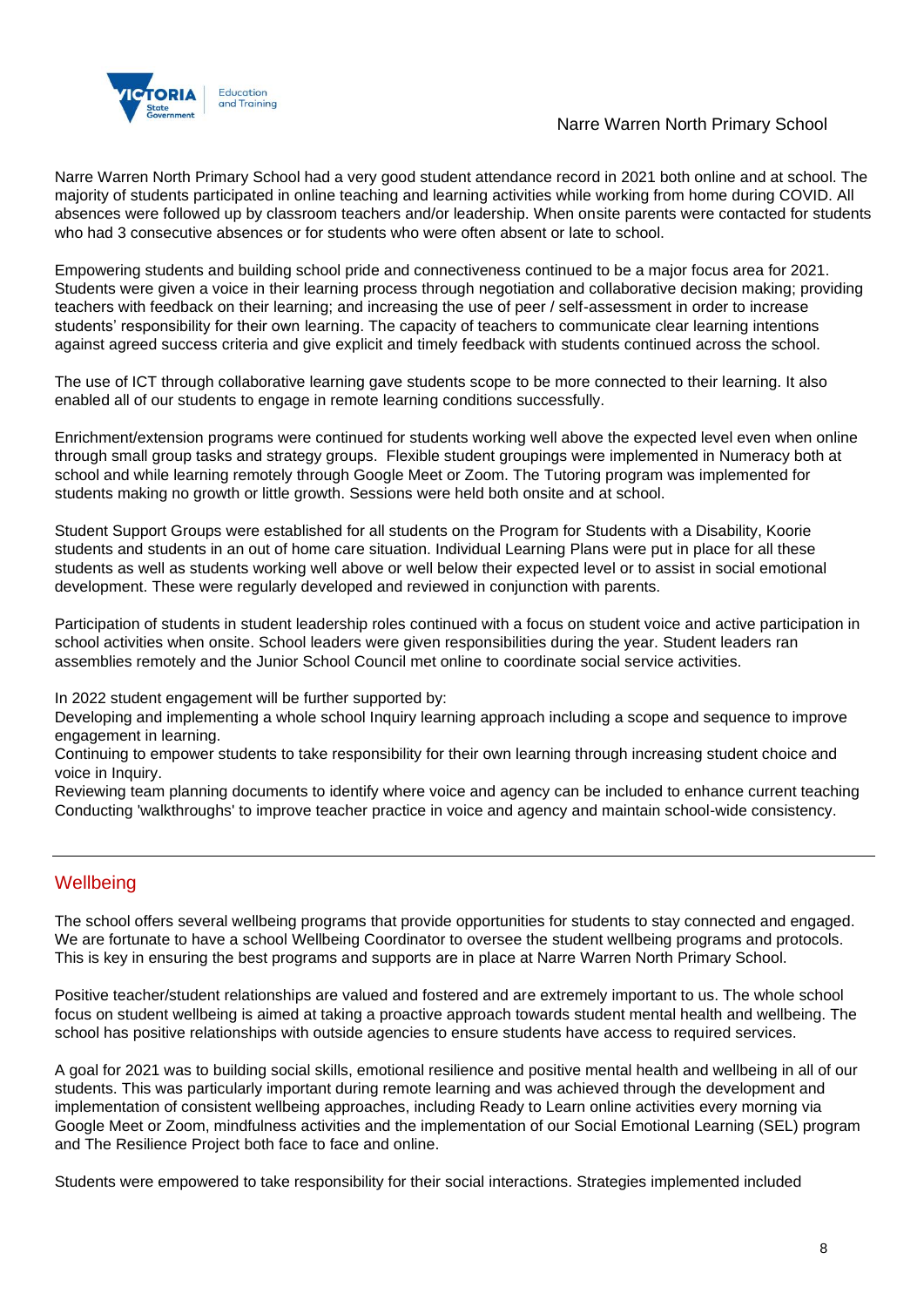

### Narre Warren North Primary School

Restorative Practices, Circle Time, teaching students to have a positive mindset and Bonus Play across the school. During remote learning students, as well as Ready to Learn each morning and SEL lessons, participated in online Wellbeing days. On their return to school explicitly teaching the social skills to develop social and emotional competencies was a focus and a consistent approach to behaviour management was implemented.

Our school has a comprehensive program in place to accommodate school transitions. There is continuity in programs as students move through all levels of the school and leave at the end of Year 6. End of year transition activities were developed across the school over the last two weeks of Term 4. The Prep Transition program was held onsite for all students.

In 2022 student wellbeing will be further supported by:

Continuing the implementations of our SEL, Ready to Learn, Bonus Play and Mindfulness Programs. Continuing the Resilience Project as part of our whole school approach to social and emotional learning. Implementing Respectful Relationships Units 7 and 8. Implementing a multi tiered approach to meet students' individual wellbeing needs.

Building staff capacity to be able to notice and respond to the wellbeing needs of students.

## Finance performance and position

The amount of cash in the bank to be carried forward into 2022 is a result of reduced expenses and cancelled programs in 2021, e.g.staff professional learning, due to COVID and money set aside for the playground space.

Department Grants consisted of the school's Cash Grant, CSEF (Camp, Sport and Excursion Fund), Student Excellence Program and Commonwealth Grant for Sporting Schools. Locally raised funds included the Essential Items Contributions, canteen lease, camps, excursions and fundraising activities parents have paid for; and donations to the school's Building and Library Funds.

Salaries and allowances included payments for Casual Relief Teachers. Consumables included photocopying and classroom supplies. Other expenditure included furniture for the new buildings, library books and ICT equipment. Property and Equipment Services included Buildings and Grounds Works and Utilities costs. Miscellaneous expenditure included payments/refunds for camps, excursions and activities and fundraising expenses. Leased facilities and equipment included the Oval Lease and the photocopier lease.

#### **For more detailed information regarding our school please visit our website at <https://narrewarrennorthps.vic.edu.au/>**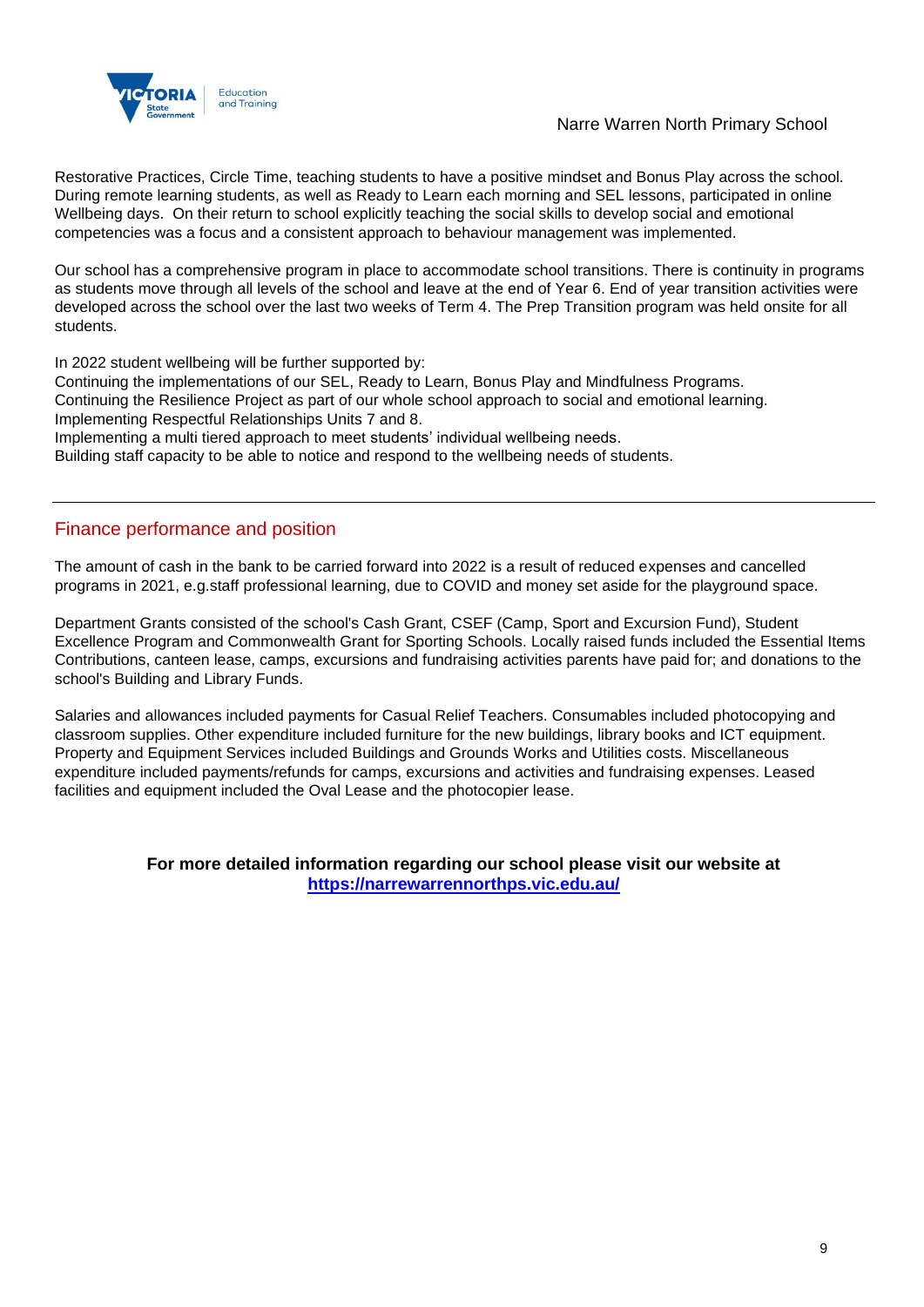

# **Performance Summary**

The Performance Summary for government schools provides an overview of how this school is contributing to the objectives of the Education State and how it compares to other Victorian government schools.

All schools work in partnership with their school community to improve outcomes for children and young people. Sharing this information with parents and the wider school community helps to support community engagement in student learning, a key priority of the Framework for Improving Student Outcomes.

Refer to the 'How to read the Annual Report' section for help on how to interpret this report.

## SCHOOL PROFILE

#### **Enrolment Profile**

A total of 392 students were enrolled at this school in 2021, 185 female and 207 male.

6 percent of students had English as an additional language and 1 percent were Aboriginal or Torres Strait Islander.

#### **Overall Socio-Economic Profile**

The overall school's socio-economic profile is based on the school's Student Family Occupation and Education index (SFOE).

SFOE is a measure of socio-educational disadvantage of a school, based on educational and employment characteristics of the parents/carers of students enrolled at the school. Possible SFOE band values are: Low, Low-Medium, Medium and High. A 'Low' band represents a low level of socio-educational disadvantage, a 'High' band represents a high level of socio-educational disadvantage.

This school's SFOE band value is: Low - Medium

#### **Parent Satisfaction Summary**

The percent endorsement by parents on their school satisfaction level, as reported in the annual Parent Opinion Survey.

Percent endorsement indicates the percent of positive responses (agree or strongly agree) from parents who responded to the survey.



#### **School Staff Survey**

The percent endorsement by staff on School Climate, as reported in the annual School Staff Survey.

Percent endorsement indicates the percent of positive responses (agree or strongly agree) from staff who responded to the survey. Data is suppressed for schools with three or less respondents to the survey for confidentiality reasons.

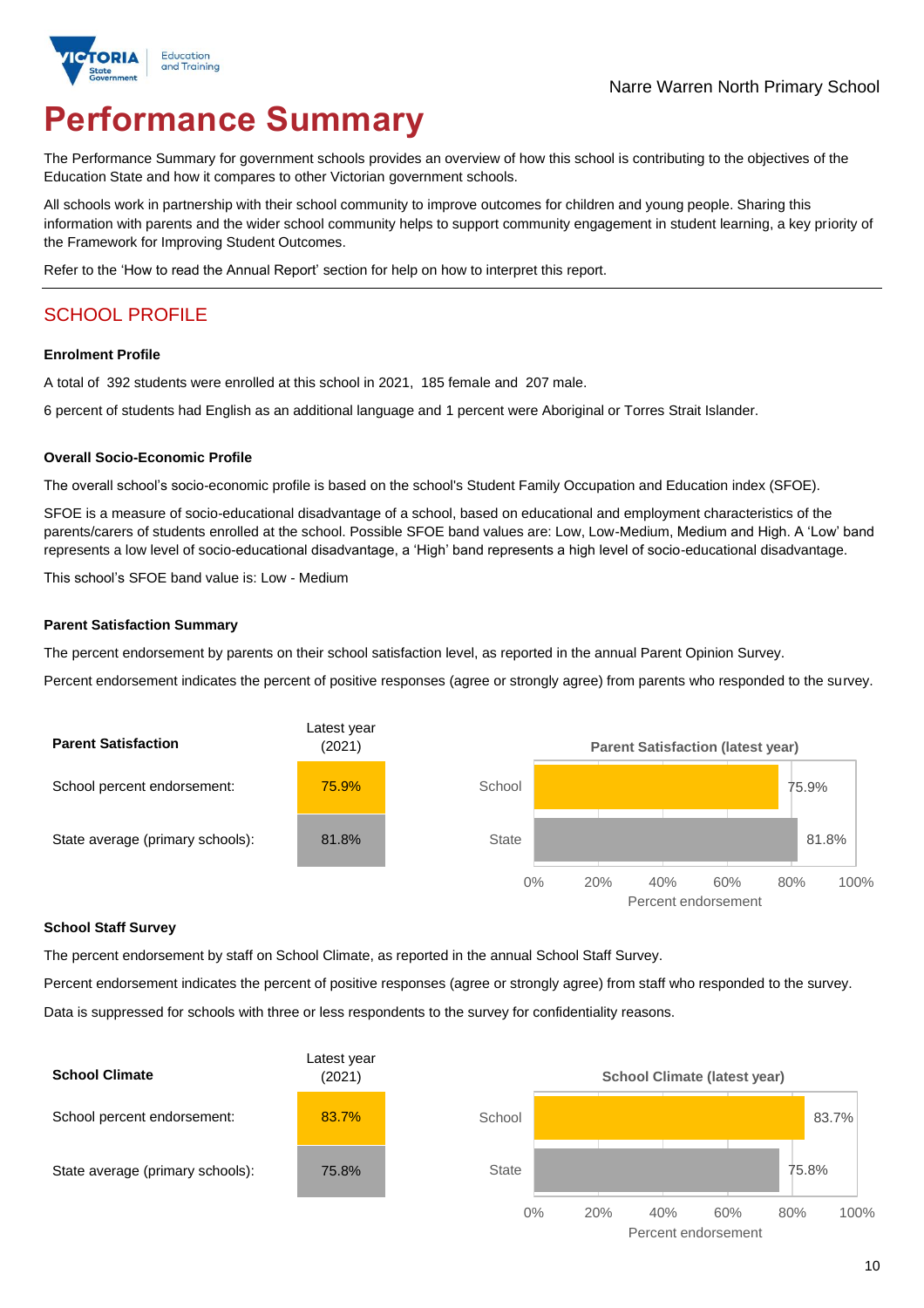

## ACHIEVEMENT

*Key: 'Similar Schools' are a group of Victorian government schools that are like this school, taking into account the school's socioeconomic background of students, the number of non-English speaking students and the size and location of the school.*

#### **Teacher Judgement of student achievement**

Percentage of students working at or above age expected standards in English and Mathematics.



Percent students at or above age expected level

| <b>Mathematics</b><br>Years Prep to 6                             | Latest year<br>(2021) |
|-------------------------------------------------------------------|-----------------------|
| School percent of students at or above age<br>expected standards: | 86.8%                 |
| Similar Schools average:                                          | 88.9%                 |
| State average:                                                    | 84.9%                 |

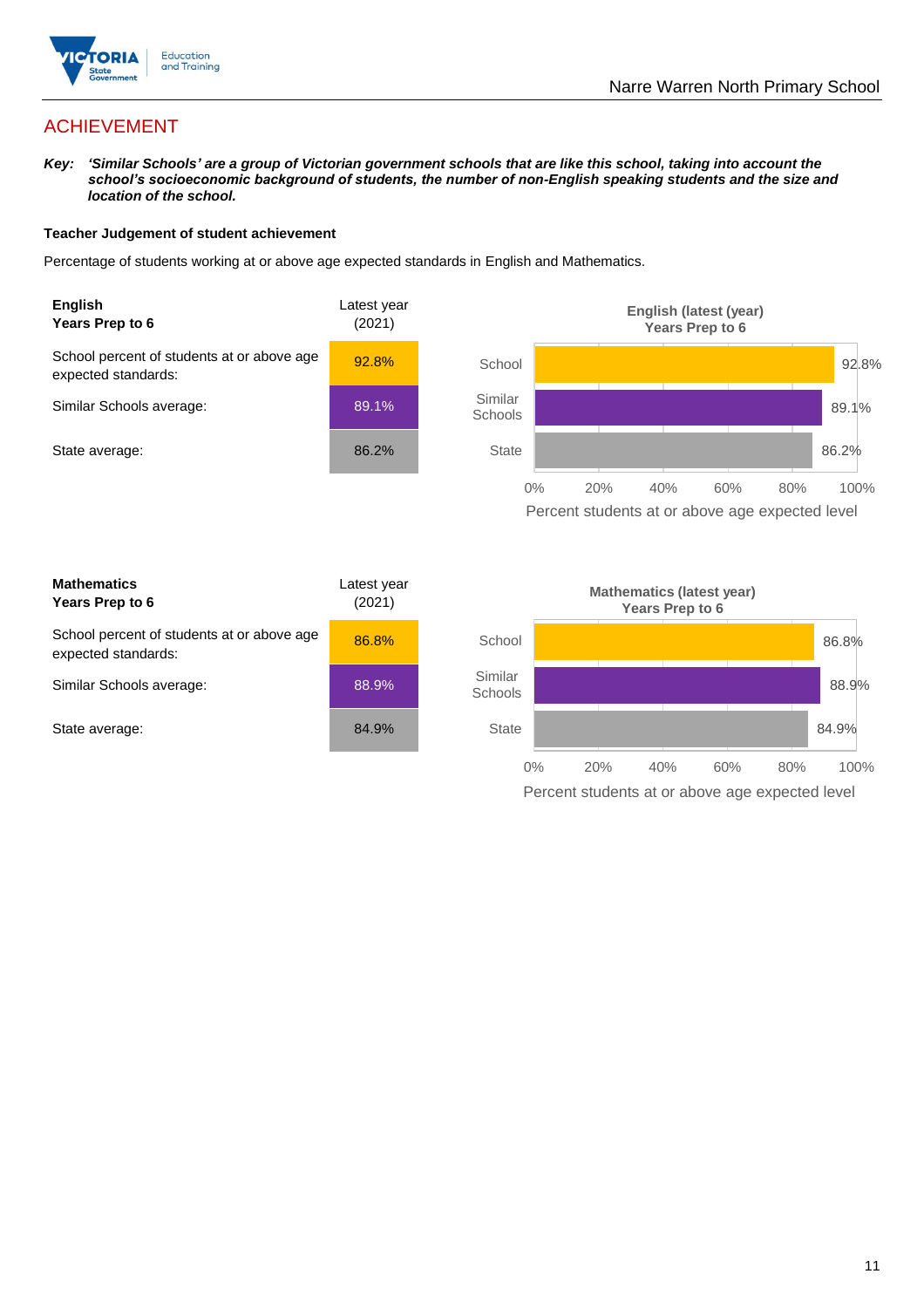

## ACHIEVEMENT (continued)

*Key: 'Similar Schools' are a group of Victorian government schools that are like this school, taking into account the school's socioeconomic background of students, the number of non-English speaking students and the size and location of the school.*

#### **NAPLAN**

Percentage of students in the top three bands of testing in NAPLAN.

Note: NAPLAN tests were not conducted in 2020, hence the 4-year average is the average of 2018, 2019 and 2021 data.

| Reading<br>Year <sub>3</sub>                      | Latest year<br>(2021) | 4-year<br>average |                    | <b>NAPLAN Reading (latest year)</b><br>Year <sub>3</sub>                   |
|---------------------------------------------------|-----------------------|-------------------|--------------------|----------------------------------------------------------------------------|
| School percent of students in<br>top three bands: | 86.5%                 | 84.9%             | School             | 86.5%                                                                      |
| Similar Schools average:                          | 82.6%                 | 81.9%             | Similar<br>Schools | 82.6%                                                                      |
| State average:                                    | 76.9%                 | 76.5%             | <b>State</b>       | 76.9%                                                                      |
|                                                   |                       |                   | $0\%$              | 20%<br>40%<br>60%<br>80%<br>100%<br>Percent of students in top three bands |
| <b>Reading</b><br>Year 5                          | Latest year<br>(2021) | 4-year<br>average |                    | <b>NAPLAN Reading (latest year)</b><br>Year 5                              |
| School percent of students in<br>top three bands: | 71.2%                 | 71.2%             | School             | 71.2%                                                                      |
| Similar Schools average:                          | 74.1%                 | 71.6%             | Similar<br>Schools | 74.1%                                                                      |
| State average:                                    | 70.4%                 | 67.7%             | <b>State</b>       | 70.4%                                                                      |
|                                                   |                       |                   | $0\%$              | 20%<br>40%<br>60%<br>100%<br>80%<br>Percent of students in top three bands |
| <b>Numeracy</b><br>Year 3                         | Latest year<br>(2021) | 4-year<br>average |                    | <b>NAPLAN Numeracy (latest year)</b><br>Year <sub>3</sub>                  |
| School percent of students in<br>top three bands: | 78.8%                 | 81.1%             | School             | 78.8%                                                                      |
| Similar Schools average:                          | 74.6%                 | 75.1%             | Similar<br>Schools | 74.6%                                                                      |
| State average:                                    | 67.6%                 | 69.1%             | <b>State</b>       | 67.6%                                                                      |
|                                                   |                       |                   | $0\%$              | 20%<br>40%<br>60%<br>80%<br>100%<br>Percent of students in top three bands |
| <b>Numeracy</b><br>Year 5                         | Latest year<br>(2021) | 4-year<br>average |                    | <b>NAPLAN Numeracy (latest year)</b><br>Year 5                             |
| School percent of students in<br>top three bands: | 59.6%                 | 63.4%             | School             | 59.6%                                                                      |
| Similar Schools average:                          | 63.0%                 | 61.4%             | Similar<br>Schools | 63.0%                                                                      |
| State average:                                    | 61.6%                 | 60.0%             | State              | 61.6%                                                                      |
|                                                   |                       |                   | $0\%$              | 20%<br>40%<br>60%<br>80%<br>100%                                           |

Percent of students in top three bands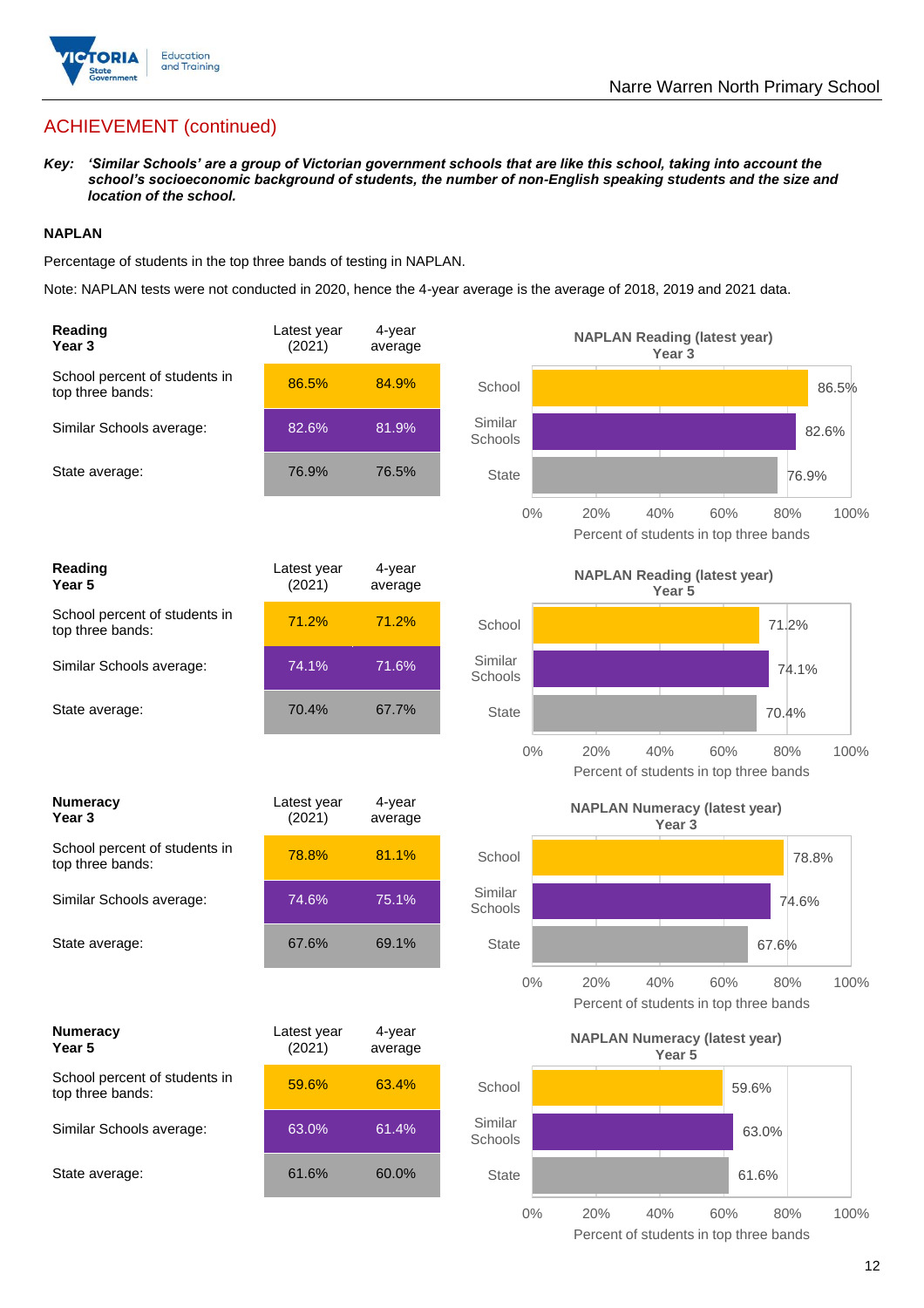

## Narre Warren North Primary School

## ACHIEVEMENT (continued)

#### **NAPLAN Learning Gain**

NAPLAN learning gain is determined by comparing a student's current year result relative to the results of all 'similar' Victorian students (i.e., students in all sectors in the same year level who had the same score two years prior). If the current year result is in the top 25 percent, their gain level is categorised as 'High'; middle 50 percent is 'Medium'; bottom 25 percent is 'Low'.

#### **Learning Gain Year 3 (2019) to Year 5 (2021)**

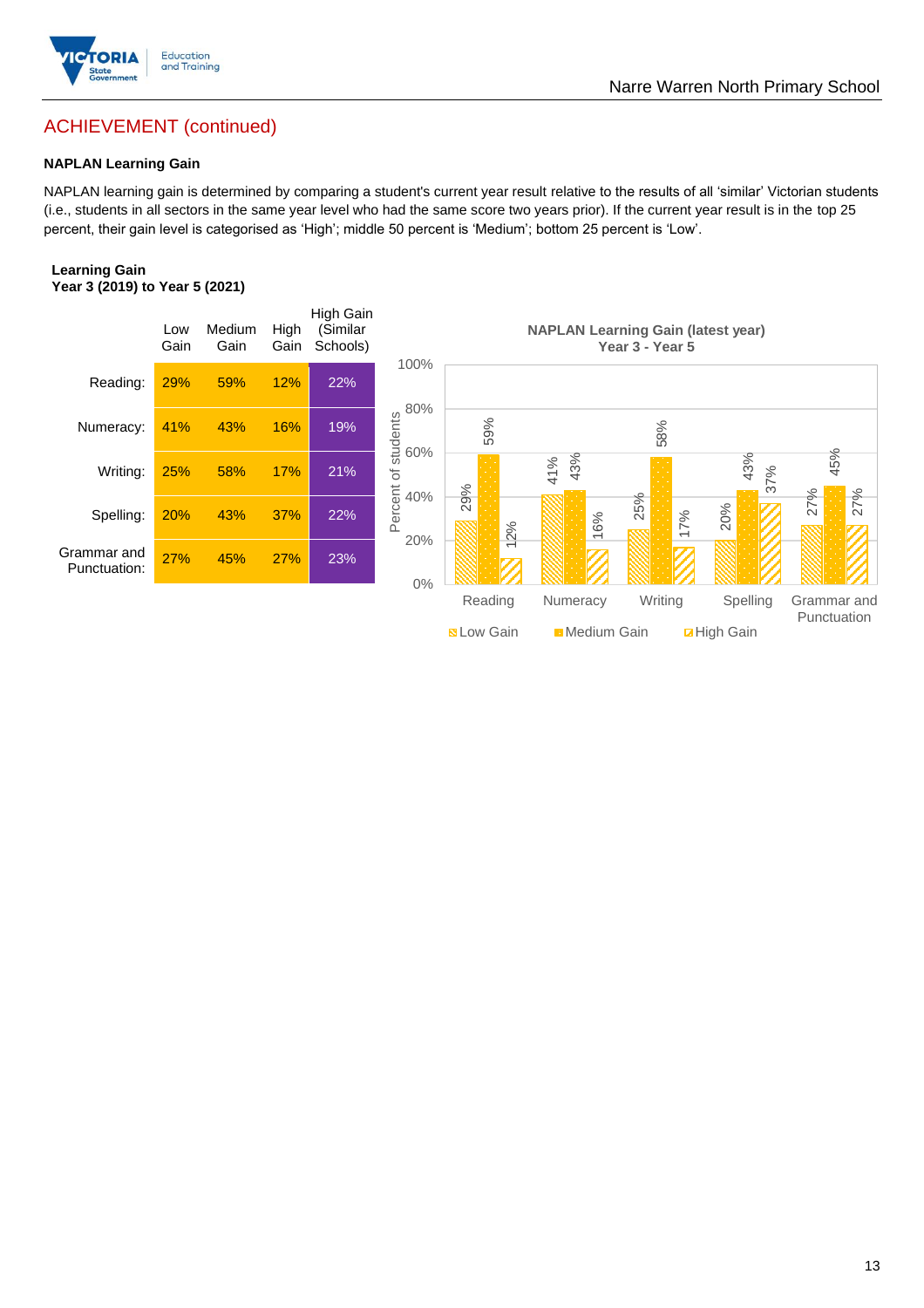

## ENGAGEMENT

*Key: 'Similar Schools' are a group of Victorian government schools that are like this school, taking into account the school's socioeconomic background of students, the number of non-English speaking students and the size and location of the school.*

#### **Average Number of Student Absence Days**

Absence from school can impact on students' learning. Common reasons for non-attendance include illness and extended family holidays. Absence and attendance data in 2020 and 2021 may have been influenced by COVID-19.



#### **Attendance Rate (latest year)**

|                                             | Prep | Year 1 | Year 2 | Year 3 | Year 4 | Year 5 | Year 6 |
|---------------------------------------------|------|--------|--------|--------|--------|--------|--------|
| Attendance Rate by year level<br>$(2021)$ : | 94%  | 95%    | 95%    | 95%    | 94%    | 95%    | 93%    |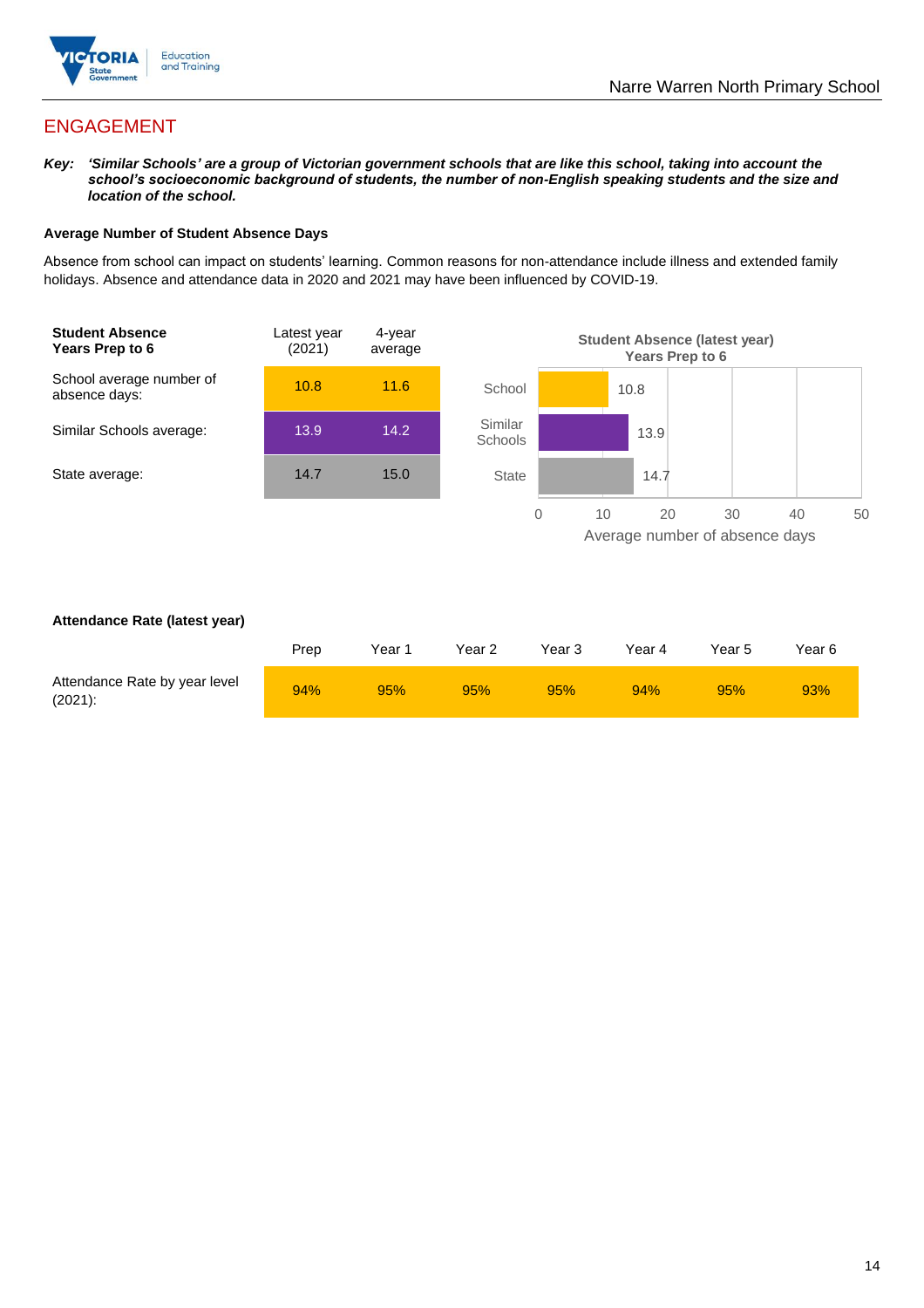

## **WELLBEING**

*Key: 'Similar Schools' are a group of Victorian government schools that are like this school, taking into account the school's socioeconomic background of students, the number of non-English speaking students and the size and location of the school.*

#### **Student Attitudes to School – Sense of Connectedness**

The percent endorsement on Sense of Connectedness factor, as reported in the Attitudes to School Survey completed annually by Victorian government school students, indicates the percent of positive responses (agree or strongly agree).



*Due to lower participation rates, differences in the timing of the survey/length of survey period and the general impact of Covid19 across 2020 and 2021, data are often not comparable with previous years or within similar school groups. Care should be taken when interpreting these results.*



#### **Student Attitudes to School – Management of Bullying**

The percent endorsement on Management of Bullying factor, as reported in the Attitudes to School Survey completed annually by Victorian government school students, indicates the percent of positive responses (agree or strongly agree).

| <b>Management of Bullying</b><br>Years 4 to 6 | Latest year<br>(2021) | 4-year<br>average |  |
|-----------------------------------------------|-----------------------|-------------------|--|
| School percent endorsement:                   | 71.4%                 | 74.1%             |  |
| Similar Schools average:                      | 78.8%                 | 80.3%             |  |
| State average:                                | 78.4%                 | 79.7%             |  |

*Due to lower participation rates, differences in the timing of the survey/length of survey period and the general impact of Covid19 across 2020 and 2021, data are often not comparable with previous years or within similar school groups. Care should be taken when interpreting these results.*

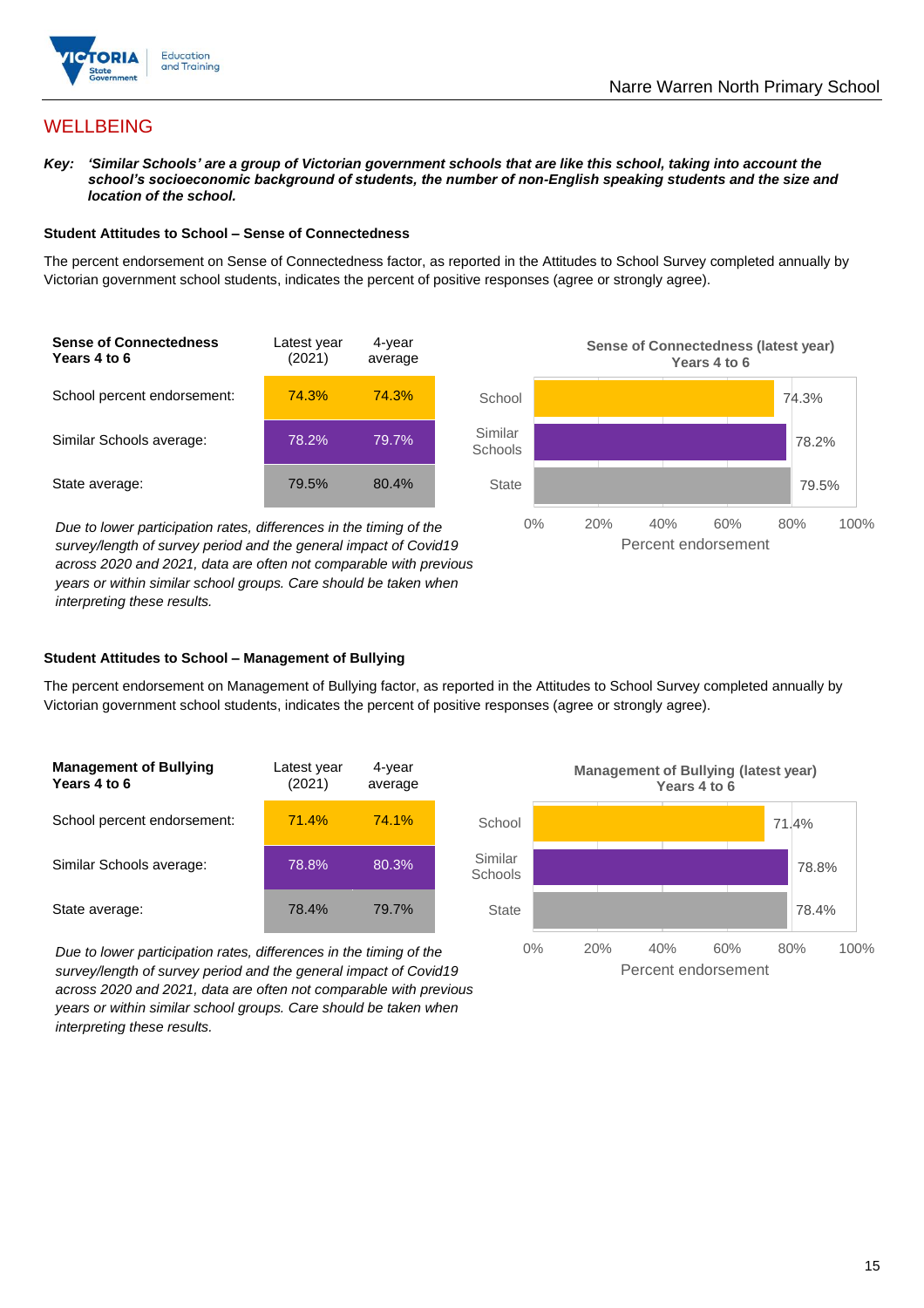



# **Financial Performance and Position**

FINANCIAL PERFORMANCE - OPERATING STATEMENT SUMMARY FOR THE YEAR ENDING 31 DECEMBER, 2021

| <b>Revenue</b>                  | <b>Actual</b> |
|---------------------------------|---------------|
| <b>Student Resource Package</b> | \$3,480,859   |
| Government Provided DET Grants  | \$303,584     |
| Government Grants Commonwealth  | \$16,277      |
| Government Grants State         | \$0           |
| Revenue Other                   | (\$6,655)     |
| <b>Locally Raised Funds</b>     | \$204,571     |
| <b>Capital Grants</b>           | \$0           |
| <b>Total Operating Revenue</b>  | \$3,998,635   |

| Equity $1$                                          | <b>Actual</b> |
|-----------------------------------------------------|---------------|
| Equity (Social Disadvantage)                        | \$21,393      |
| Equity (Catch Up)                                   | \$0           |
| <b>Transition Funding</b>                           | \$0           |
| Equity (Social Disadvantage - Extraordinary Growth) | \$0           |
| <b>Equity Total</b>                                 | \$21,393      |

| <b>Expenditure</b>                    | <b>Actual</b> |
|---------------------------------------|---------------|
| Student Resource Package <sup>2</sup> | \$2,964,824   |
| Adjustments                           | \$0           |
| <b>Books &amp; Publications</b>       | \$262         |
| Camps/Excursions/Activities           | \$34,532      |
| <b>Communication Costs</b>            | \$4,040       |
| Consumables                           | \$84,095      |
| Miscellaneous Expense <sup>3</sup>    | \$9,660       |
| <b>Professional Development</b>       | \$26,762      |
| Equipment/Maintenance/Hire            | (\$23,653)    |
| <b>Property Services</b>              | \$301,296     |
| Salaries & Allowances <sup>4</sup>    | \$57,394      |
| <b>Support Services</b>               | \$51,839      |
| Trading & Fundraising                 | \$11,535      |
| Motor Vehicle Expenses                | \$0           |
| Travel & Subsistence                  | \$0           |
| <b>Utilities</b>                      | \$23,798      |
| <b>Total Operating Expenditure</b>    | \$3,546,385   |
| <b>Net Operating Surplus/-Deficit</b> | \$452,251     |
| <b>Asset Acquisitions</b>             | \$100,240     |

(1) The equity funding reported above is a subset of the overall revenue reported by the school.

(2) Student Resource Package Expenditure figures are as of 24 Feb 2022 and are subject to change during the reconciliation process.

(3) Miscellaneous Expenses include bank charges, administration expenses, insurance and taxation charges.

(4) Salaries and Allowances refers to school-level payroll.